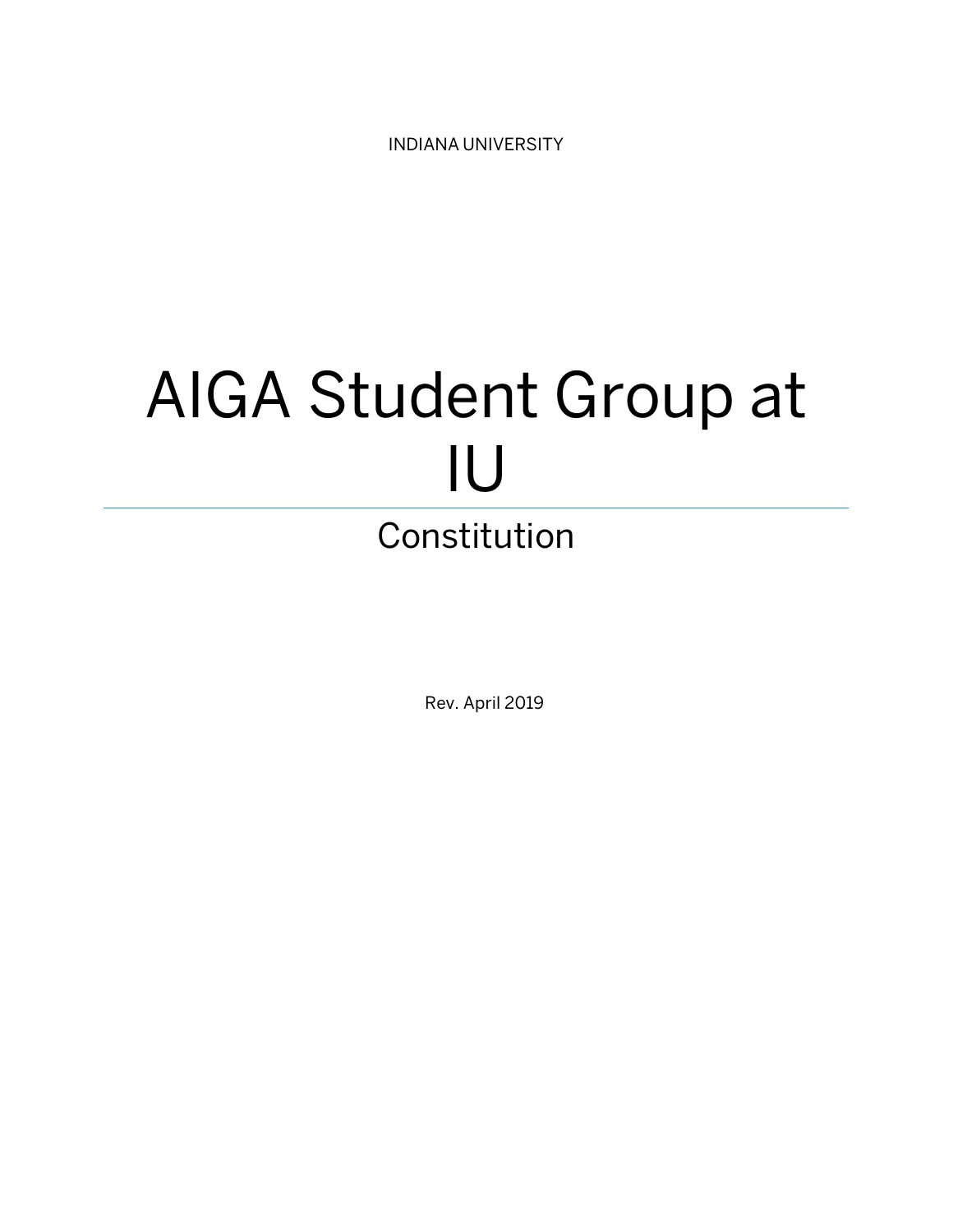# **Preamble**

AIGA Student Group at IU (AKA Graphic Design Club) is a student organization aimed at providing an exciting and educational environment for those students interested in the field of graphic design at Indiana University. The group's goals are to aid students with their current coursework in design, encourage and support students in their future career paths in design, provide opportunities for students to network and gain professional experience, to utilize our skills to promote a greater good for the public, and to cultivate successfully prepared graphic designers upon their departure from the University.

# **Article I: Membership**

Participation in AIGA Student Group at IU must be without regard to arbitrary consideration of such characteristics of age, color, disability, ethnicity, gender, marital status, national origin, race, religion, sexual orientation, or veteran status.

Membership is open to any student currently enrolled at Indiana University with no maximum limitation in total membership number. The only division in membership status will be between members and officers, yet the membership applies as the same for both. Those eligible can join AIGA Student Group at IU at any time during the school year; however, call-out meetings for prospecting members will be held at the start of both Fall and Spring Semesters.

At any time, a member may be removed from the organization due to detrimental behavior opposing the mission statement of AIGA Student Group at IU. A member may be removed only after several initial measures have been taken. First, the member's conduct will be addressed preliminarily and properly extinguished by any elected officer. If a second offense occurs, both the President and a witnessing officer will address the offending member in a final attempt to warn the member of their inappropriate behavior and advised them of the appropriate measures needed to return to good status. If all of the following rectifying previsions have been taken and have failed, then it is the duty of the Board of Directors to review the situation and decide the continuing status of the member. Only after a unanimous vote of termination has been reached will Executive Officers approach their Faculty Advisor for a final verdict.

In the case of removing an officer from power, it is critical that the Faculty Advisor be consulted and introduced into the matter for guidance. Depending on the situation at hand, it will be the faculty member to make a final decision in regards to the removal of an officer from power; promptly after seeking the input of the remaining officers.

## **Article II: University Compliance**

This organization shall comply with all Indiana University regulations, and local, state and federal laws.

## **Article III: Executive Officers**

Also Addressed as the Board of Directors as a whole; individually the executive positions will consist of the following titles.

## President

Duties for the President include: calling and officiating internal and external meetings of the organization, presiding over the Board of Directors (made up of the executive officers), serve as the liaison between organization and influential powers of authority (i.e. the University, faculty, etc.) as well as assume the general presidential role. Included in the presidential role is keeping in constant contact with the faculty advisor, keeping him/her abreast of the business of the organization, and managing the responsibilities and conduct of his/her fellow executive.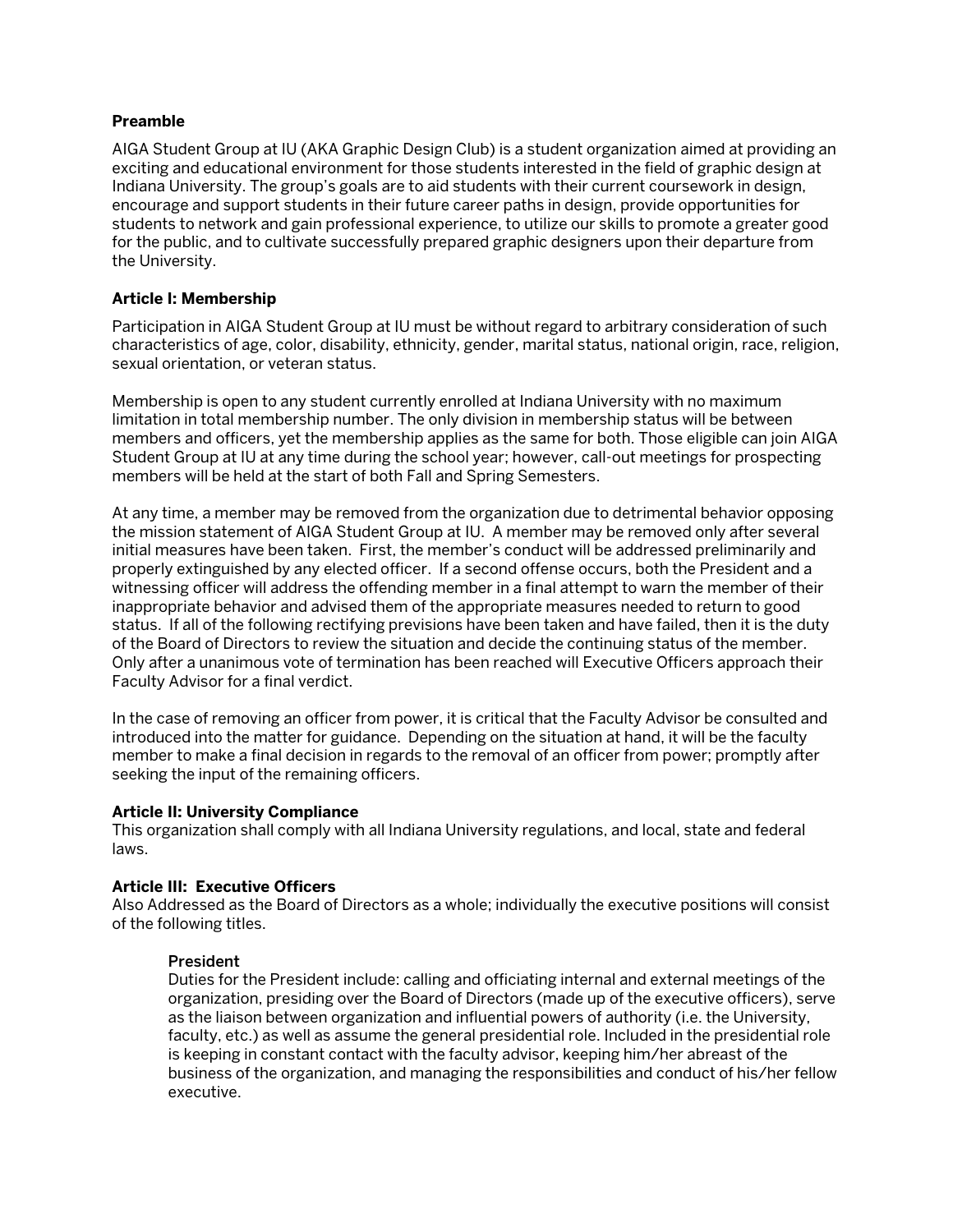## Vice President

The Vice President's duties includes membership list upkeep, fundraising management, other general leadership roles, as well as taking over the duties of President upon his/her absence. A main aspect of the Vice President's job is promotion of upcoming activities. It is his/her responsibility to see that promotion is done in a timely manner wither by the board or by other members of the organization.

#### **Treasurer**

Duties of the Treasurer are to keep the financial records include membership dues, fundraising profit, donations, grants, and other sources of funding. Also falling under the Treasurer's duties is to keep accurate records of all purchases made by the club, to hold the checkbook and credit card for the organization, as well as dividing and approving purchasing responsibilities between members.

#### **Secretary**

The Secretary acts as a liaison between the members of the club (and prospective correspondence to and between the members of the club. This includes emailing the members with meeting minutes, upcoming events, and general information regarding the organization. Also, the Secretary acts as a recorder during meetings of the Board as well as general club meetings.

#### Communication Director

The Communication Director manages and updates the club's social media accounts on a regular basis to assist the Secretary in informing club members of upcoming events and general information regarding the organization. Duties of the Communication Director also include taking photographs, documenting club events, and posting them across the organization's social media platforms.

## Member & Community Coordinator

The Member & Community Coordinator communicates with club members regarding membership, concerns, and any other questions or situations that may occur. The Member & Community Coordinator is responsible for recruiting new members and approving BeInvolved membership requests. This officer also corresponds with community members, other students, or faculty that reach out to the club or that we are working with for certain projects. Also, the Member & Community Coordinator is responsible for conducting a survey with the club members each semester to get feedback on club activities.

#### Event Coordinator

The Event Coordinator keeps track of all of the semesters events and is in charge of the major planning and correspondence that is involved with planning events. The Event Coordinator will also serve as an assistant in planning officer workshops.

All members are welcome to apply for any executive position no matter class standing or previous years served with the organization, EXCEPT the title of President. Anyone who has served as a member of Graphic Design Club for a minimum of one semester may run for presidency. In the unlikelihood that no former members are able to fulfill the position, only then will the position be open to all. Candidates are expected to possess natural leadership qualities, a positive attitude, and uphold a high level of responsibility. No prior experience is required.

All candidates, however, MUST meet the following expectations:

-Be enrolled at Indiana University as a full time student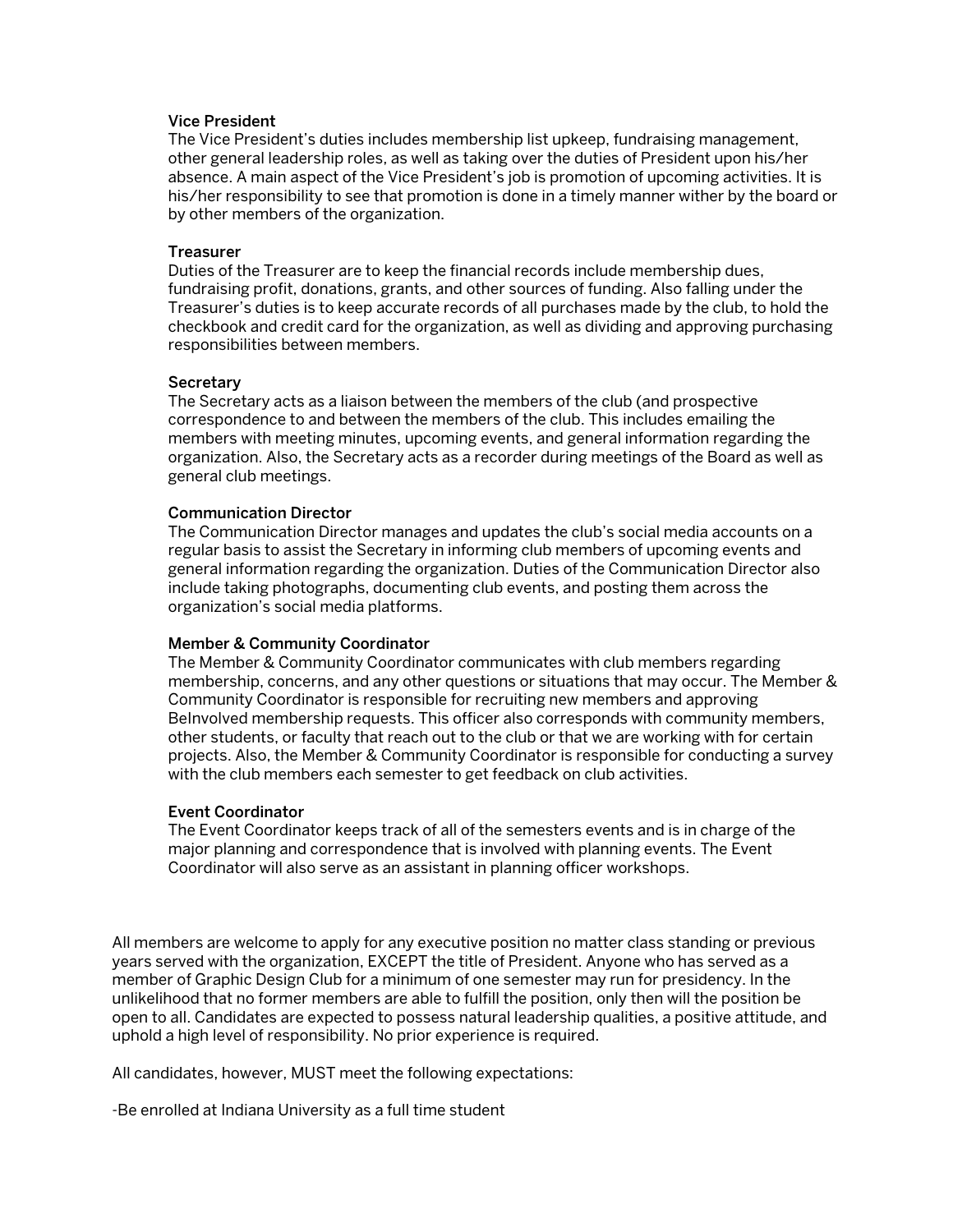-Maintain a 3.0 G.P.A. within the College of Arts and Sciences

Once appointed, officers serve for one complete academic year (September to September). Elections are held in April prior to the end of the school year by the faculty advisor. An officer may not continue their term from one academic year to another without undergoing an electoral process. Those graduating at the end of the Fall semester (December) may run for office EXCLUDING President. The President must commit to one full academic year. In the case that an elected officer does leave his/her office before their term is completed (i.e. graduating in December), the club will hold special elections in December to fill the vacant office.

A BFA student in their final year of the program may be appointed to any officer position EXCEPT President. However, that student cannot serve as an officer during their BFA Thesis semester due to the required time commitment of the Thesis project. If such an event occurs, the officer may serve for one semester, and the club will hold an election at the end of that semester to appoint someone else to fill the position for the remainder of the term.

In event that an officer needs to resign his/her office, he/she must tell the remaining Board of Directors, as well as the faculty advisor, at least two weeks prior to his/her departure.

# **Executive Officer Meetings**

The Board of Directors will hold regular executive meetings at a designated time based on the best mutual time slot shared by all. These general weekly meetings will be used to discuss current club business, review efficiency, and to prepare for future club meetings, projects, etc. The President can announce emergency executive meetings with a day's notification if need be. Decisions made at these meetings are by majority vote. In the case that a tie occurs, the faculty advisor will cast the tiebreaking vote. Even though the faculty advisor is not considered an Executive Officer, he/she will be kept current with a recount of the minutes recorded at these sessions either via email or in person.

# **Article IV: Advisor**

The Faculty Advisor serves as a departmental sponsor and supporter. They are responsible for overseeing the efficient managing of the organization. Generally, the Faculty Advisor holds a consultative role as opposed to a decision-making role; however, when called upon, the Faculty Advisor will be ready to lend their guidance, tie-breaking vote, and provide the final say in all matters of member termination or officer impeachment. Also, the Faculty Advisor is encouraged to discuss issues they see arising within the club with the President.

# **Article V: Meetings**

Regular membership meetings will be held during the first week of every month. The Board of Directors and/or the Faculty Advisor may call additional meetings as they see fit. This does not include special programs or events. Members may place their request for a meeting to be called through any officer; however, members may not call meetings without the approval of the Board.

Promotions for the meetings will include an email correspondence to all members. Additional promotion materials may be used (i.e. posters, handbills, etc.) as decided by the Vice President. Also, an alternative means of promotion by class announcements are optional, but only after receiving the consent from the presiding instructor. Executive Officers or the Faculty Advisor will be the only individuals making these class announcements.

Agendas for monthly meetings are decided prior to the event during executive meetings. Upon meeting the President or Vice President will announce the start of the meeting, a recount of the minutes from the previous meeting will be shared, current financial reports will be given, and then the objectives of the meeting will commence. As a part of every regular club meeting, members will be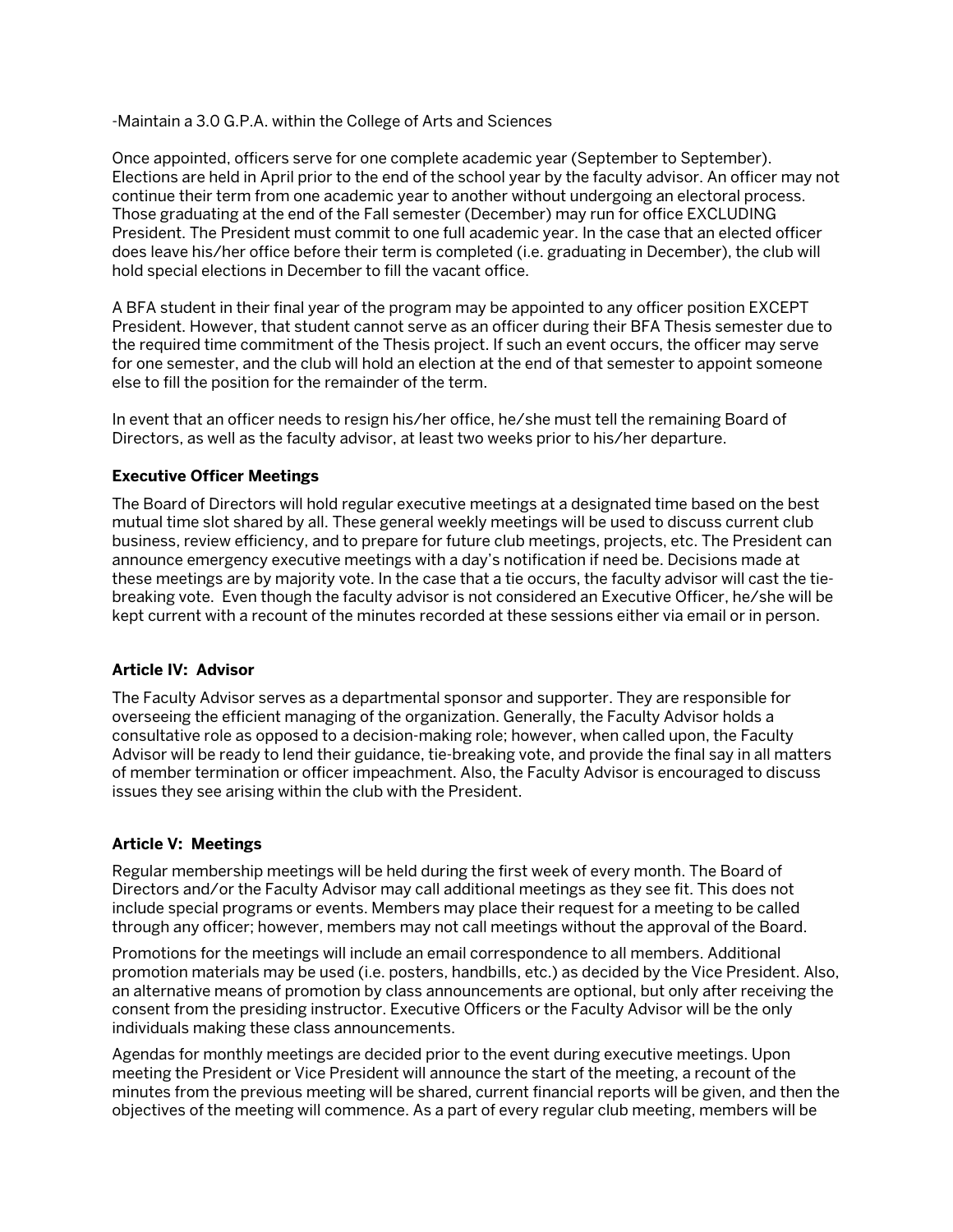given an opportunity to address any new or urgent business they would like to bring to the club's attention.

Attendance will not be demanded or recorded at any meeting. However, a head count will be taken at each meeting or event for the organization's record keeping by the Vice President or Secretary. The only time in which members must sign-in is at their first attending meeting.

Special meetings will be called on a need be basis by email announcement. These emergency meetings will only be used in the case of complicated reasoning that exceeds other conventional means of communication such as email or promotional aids.

# **Article VI: Elections**

The Faculty advisor will hold elections in the month of April for the coming school year so members will know who they are voting in and the officers can prepare for the coming year. Elections will always be held then unless deemed necessary (see article III).

Interested members much first divulge interest in office to the floor before they are initially nominated to run for office. Once introduced, the member must be nominated by another, and then motioned by a second member within the same meeting. At the same moment, former officers can announce their interests in reelection to the floor. They as well must undergo the same nomination formalities. In the case of multiple parties interested in the same office it is expected that each candidate convey a brief explanation of their interests and/or qualifications for the greater good of the voting body.

Elections are held by an open show of hands. Only those that attend the first meeting may vote in the election. A majority vote can only elect a candidate into office. Elections are to be held in the April prior to the end of the school year, regardless of the percentage of members and/or turn out.

Promotions for both the first call-out meeting and elections will be announced within reasonable time before the initial meeting. It is at this point when support and involvement of the faculty advisor is crucial in launching a successful call-out meeting.

# **ARTICLE VII: Non-hazing**

Hazing is strictly prohibited. Hazing shall be defined as any conduct which subjects another person, whether physically, mentally, emotionally, or psychologically, to anything that may endanger abuse, degrade, or intimidate the person as a condition of association with a group or organization, regardless of the person's consent or lack of consent.

# **ARTICLE VIII: Dues and Budgets**

There is an annual due fee for each school year that is determined by the cost of the activities for that year. It is the Treasurer who maintains the budget dependent on the activities planned. This budget may be revised at any time contingent on new costs and needs.

# **ARTICLE IX: FINANCES**

The Treasurer is in charge of all financial affairs. It is their responsibility to maintain the Student Organization Accounts office policies and procedures.

In the event that the organization will dissolve, the remaining money will be donated to the Fine Arts Student Association (FASA) with the intent to continue to foster the promotion of graphic design education.